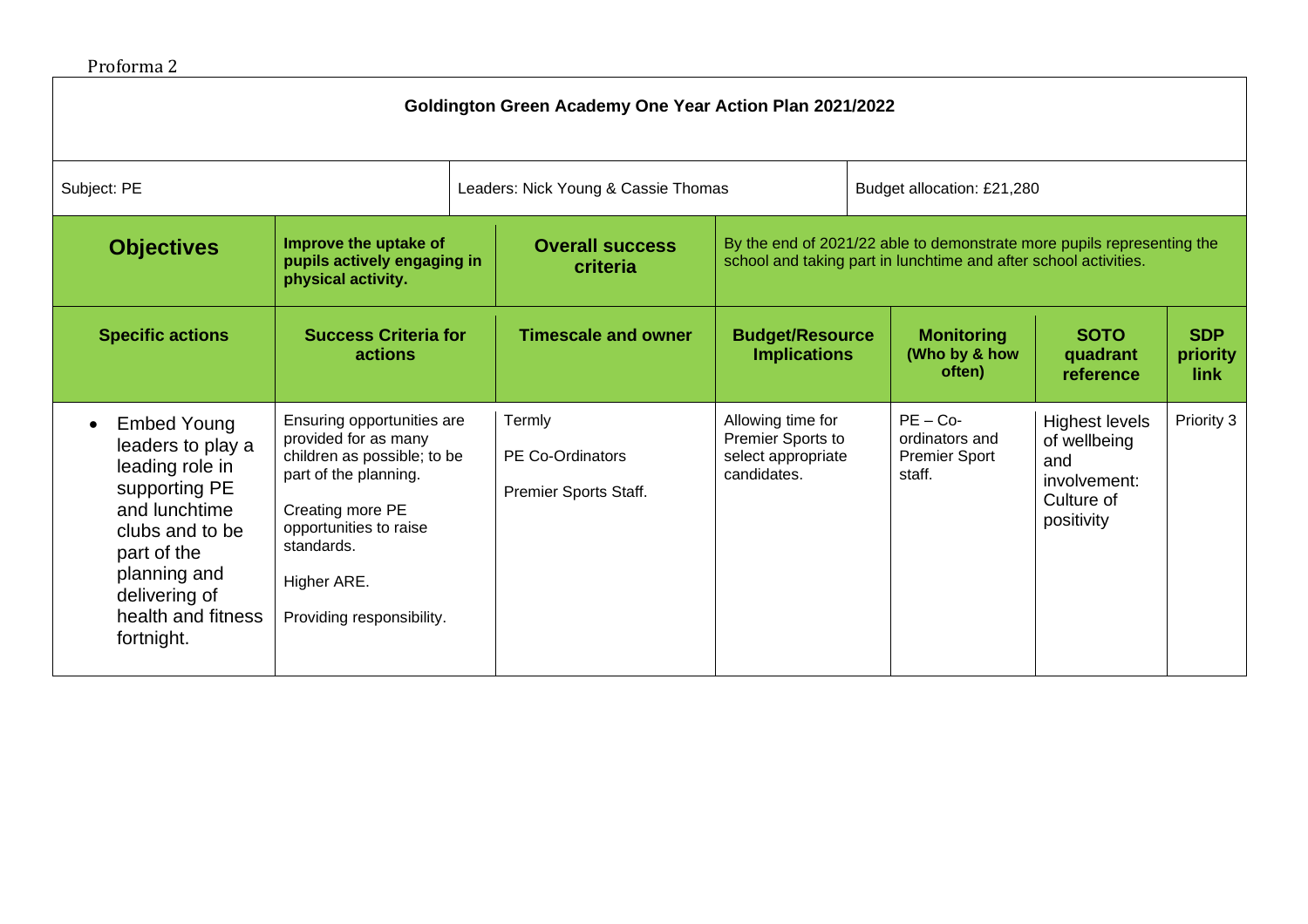| Expand the range<br>of clubs, some<br>run by our young<br>leaders.                                                                                                                               | Train year 6 Sports<br>Leaders to run outdoor<br>lunchtime clubs with<br>younger pupils.<br>Be involved in the termly<br>selection of ASC and<br>lunchtimes clubs                                                                 | Review every term.<br><b>Premier Sports</b><br>Nick Young<br><b>Cassie Thomas</b><br>Year 6 team | PS providing<br>additional ASC<br>clubs.<br><b>External specialist</b><br>coaches | <b>Premier Sport</b><br>PE Co-<br>ordinators                 | <b>Highest levels</b><br>of wellbeing<br>and<br>involvement:<br>Culture of<br>positivity |            |
|--------------------------------------------------------------------------------------------------------------------------------------------------------------------------------------------------|-----------------------------------------------------------------------------------------------------------------------------------------------------------------------------------------------------------------------------------|--------------------------------------------------------------------------------------------------|-----------------------------------------------------------------------------------|--------------------------------------------------------------|------------------------------------------------------------------------------------------|------------|
| Maintain Gold or<br><b>Platinum mark</b><br>award.                                                                                                                                               | Maintaining and improving<br>our standards and<br>participation in all sport inc<br><b>Extrenal competitions</b><br>More varied ASC<br>More pupils engaging in<br>Physical activity.                                              | <b>Autumn Terms</b><br><b>Spring Terms</b><br><b>Summer Terms</b><br>Academic Year               | None                                                                              | PE Co-<br>ordinators<br><b>Premier Sport</b><br><b>Staff</b> | <b>Highest levels</b><br>of<br>achievement:<br>Continuity of<br>practice.                | Priority 1 |
| Providing CPD for<br>ALL staff so they<br>feel confident to<br>run sports clubs<br>for upper Key<br>Stage Two e.g.<br>netball.<br>basketball,<br>rounders,<br>gymnastics,<br>cricket, athletics. | To encourage more<br>children to be active in<br>their learning journeys<br>through active lessons.<br>Premier Sports to run<br>training sessions on<br>particular sports that<br>would encourage more<br>staff to run a PE club. | Termly<br><b>PE Co-ordinators</b><br>Premier staff to provide<br>some training.                  | After school during<br>CPD and staff<br>training.                                 | Head teacher<br>Subject leads<br>PE staff.                   | <b>Highest levels</b><br>of<br>achievement:<br>Continuity of<br>practice.                | Priority 2 |

Kayoc

 $\overline{a}$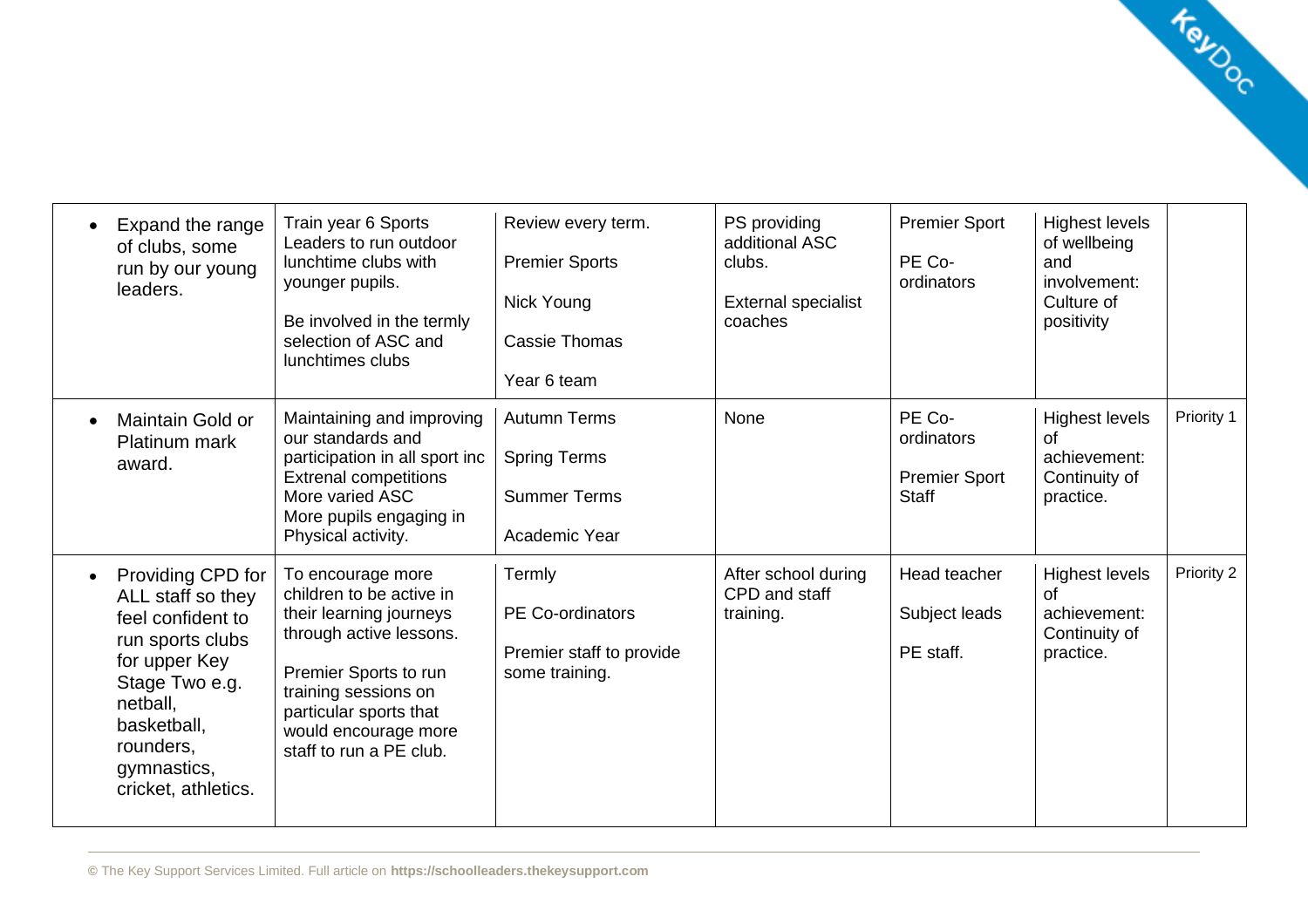| NY and CT to<br>introduce new<br>data program that<br>tracks every pupil<br>and shows their<br>level of PE<br>participation in<br>both lessons,<br>after school clubs<br>and active<br>involvement in<br>PE. | Create a list of all pupils<br>representing school<br>across the whole range of<br>sporting opportunities that<br>we provide.<br>Learning walks and<br>observations of lessons<br>and after school clubs. | The school year.<br><b>Nick Young</b><br><b>Cassie Thomas</b> | Cost of a be-spoke<br>software to run.<br>Training of staff PE<br>staff to use it<br>consistently<br>Subject leader time | PE Co-<br>ordinators<br><b>Premier Sport</b>               | <b>Highest levels</b><br>of<br>achievement:<br>Continuity of<br>practice.         | Priority 1<br>Priority 3 |
|--------------------------------------------------------------------------------------------------------------------------------------------------------------------------------------------------------------|-----------------------------------------------------------------------------------------------------------------------------------------------------------------------------------------------------------|---------------------------------------------------------------|--------------------------------------------------------------------------------------------------------------------------|------------------------------------------------------------|-----------------------------------------------------------------------------------|--------------------------|
| Proceed with the<br>implementation of<br>the golden mile<br>track around the<br>school playing<br>field.                                                                                                     | Provide the school with a<br>varied range of quotations<br>and decide the best fit for<br>our school.                                                                                                     | Head teacher<br>Nick Young<br>Cassie Thomas                   | Varied quotes<br>ranging from £12k -<br>£18k                                                                             | Head teacher<br>Nick Young<br><b>Cassie Thomas</b>         | Highly<br>effective<br>preparation for<br>the future:<br>Curriculum of<br>mastery |                          |
| Monitor the termly<br>data across all<br>year groups.                                                                                                                                                        | Monitor termly data input<br>on Sims. Address any<br>gaps/groups<br>underperforming.                                                                                                                      | Termly and ongoing.<br>PE - Coordinators.                     | Subject leader time.                                                                                                     | Nick Young<br>Cassie Thomas<br>All Premier Sports<br>Staff | <b>Highest levels</b><br>of<br>achievement:<br>Continuity of<br>practice.         |                          |

Kayoc